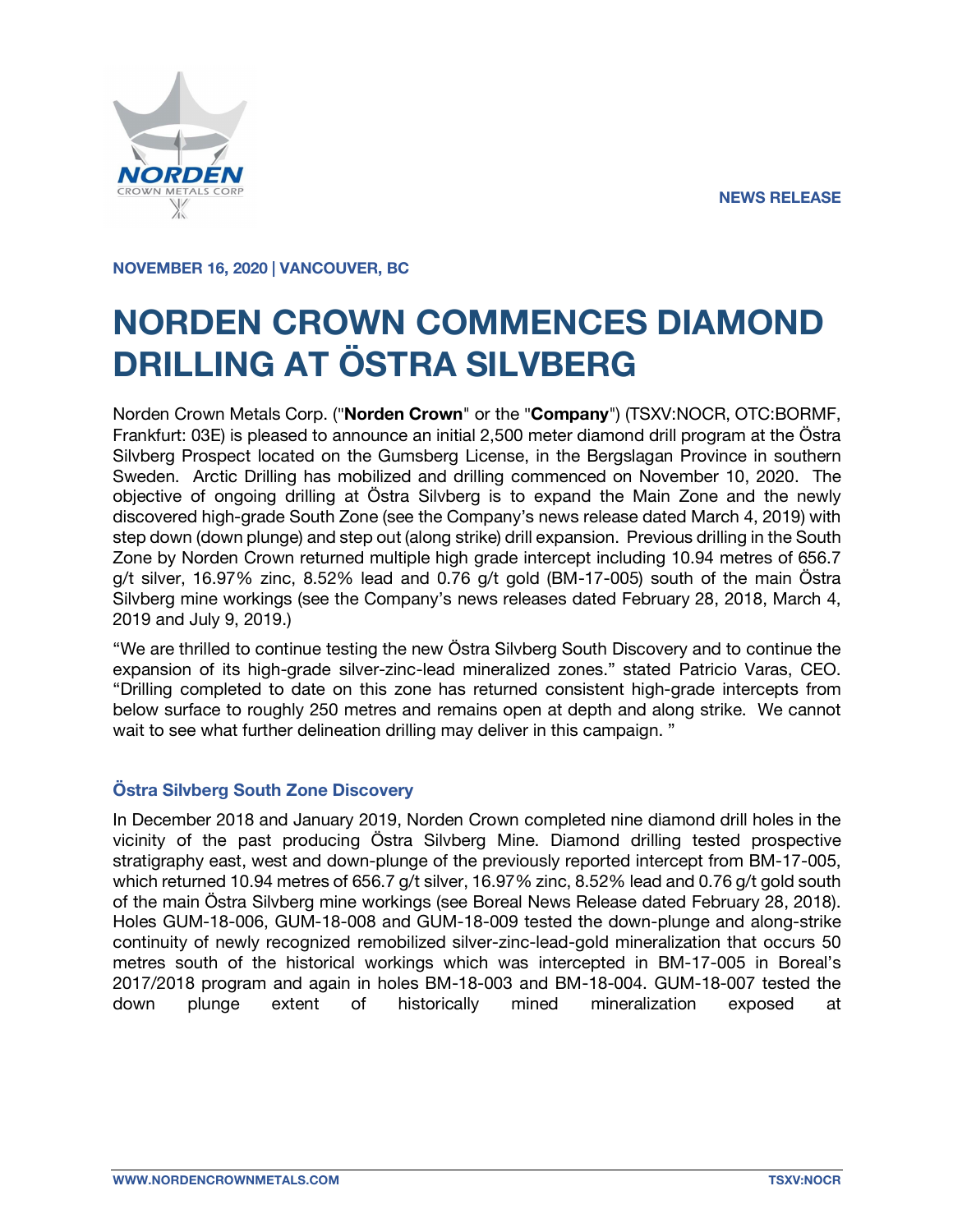



**Figure 1. Plan map showing grades for key intercepts in the main zones at Östra Silvberg.**

surface. Drill holes GUM-18-006 through GUM-18-009 expanded the newly discovered zone. Drill hole GUM-18-006 cut two zones of pyrite-rich massive sulphide lenses which returned significant lead-zinc mineralization interpreted to represent the primary sulphide source of the remobilized sulphides.

| <b>HOLE</b>             | <b>FROM</b>        | <b>TO</b>     | Length | AG                          | AU  | ZN.  | <b>PB</b> | AG                                  |
|-------------------------|--------------------|---------------|--------|-----------------------------|-----|------|-----------|-------------------------------------|
| ID                      | METERSMETERSMETERS |               |        | G/T                         | G/T | (% ) | (% )      | EQ                                  |
| BM-17-05                |                    | 122.30 133.24 | 10.94  |                             |     |      |           | 656.700.7616.978.521573.56          |
| GUM-18-03 105.00 116.00 |                    |               | 11.00  |                             |     |      |           | 239.00 0.96 5.89 2.51 605.58        |
| GUM-18-04 162.16        |                    | 173.17        | 11.01  |                             |     |      |           | 275.12 0.77 7.45 2.65 685.16        |
| GUM-18-06 210.84 223.44 |                    |               | 12.60  |                             |     |      |           | 18.53   0.08   6.73   1.99   323.72 |
| GUM-18-07 103.58        |                    | 104.75        | 1.17   | 32.00 0.44 2.67 1.27 202.31 |     |      |           |                                     |
| GUM-18-08 190.75        |                    | 196.40        | 5.65   |                             |     |      |           | 289.32 1.08 8.75 4.67 830.06        |
| GUM-18-09 105.02 105.94 |                    |               | 0.92   |                             |     |      |           | 32.80 0.23 3.98 0.94 222.61         |

|  |  | Table 1. Key drill Intercepts by Norden Crown at Ostra Silvberg. |  |  |  |  |
|--|--|------------------------------------------------------------------|--|--|--|--|
|--|--|------------------------------------------------------------------|--|--|--|--|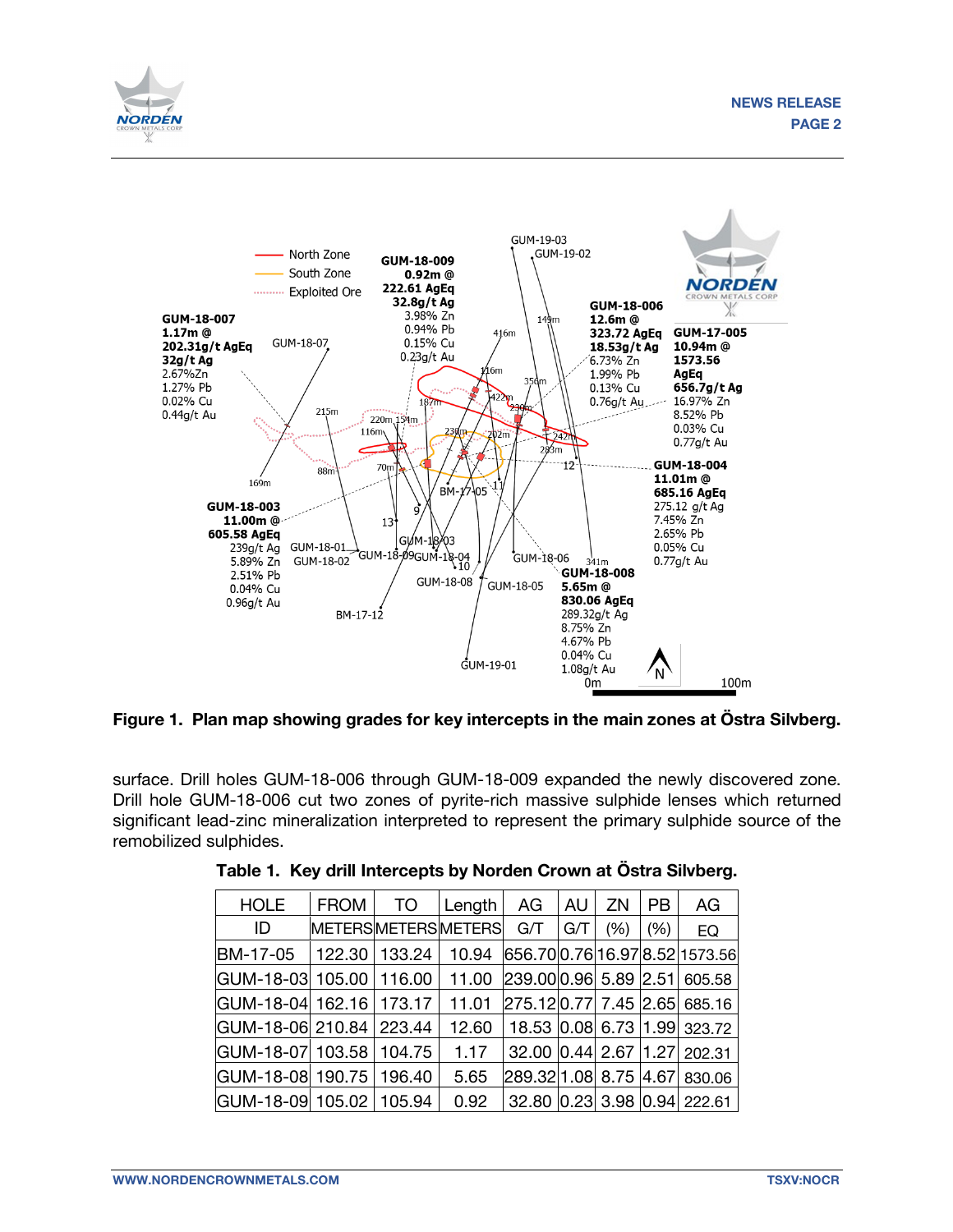

The presence of high-grade remobilized veins and primary volcanogenic massive sulphide mineralization significantly upgrades the potential at Östra Silvberg.

## **About the Gumsberg Project**

The strategically situated Gumsberg project consists of six exploration licenses in the Bergslagen Province of southern Sweden totaling over 18,300 hectares, where multiple zones of VMS and related styles of mineralization occur. Silver-rich mineralization at Gumsberg was mined from the 13th century through the early 1900s, with over 30 historic mines present on the property, most notably the Östra Silvberg Mine which was the largest silver mine in Sweden between 1250 and 1590. Despite its long-lived production history, relatively little modern exploration has taken place on the project. New geologic interpretations, geophysical surveys and reconnaissance drilling have led to the identification of multiple new exploration targets near the historic workings.

#### **Qualified Person**

Daniel MacNeil, P.Geo, a Qualified Person as defined by National Instrument 43-101 *Standards of Disclosure for Mineral Projects*, has read and approved all technical and scientific information contained in this news release. Mr. MacNeil is Vice President Exploration for Norden Crown.

#### **About Norden Crown Metals Corp.**

Norden Crown is a mineral exploration company focused on the discovery of silver, zinc, copper, and gold deposits in exceptional, historical mining project areas spanning Sweden and Norway. The Company aims to discover new economic mineral deposits in known mining districts that have seen little or no modern exploration techniques. The Company is led by an experienced management team and an accomplished technical team, with successful track records in mineral discovery, mining development and financing.

## **On behalf of Norden Crown Metals Corp.**

#### Patricio Varas, Chairman and CEO

For more information on Norden Crown please visit the Company website at www.nordencrownmetals.com or contact us at +1.604.618.1835 or info@nordencm.com.

*Neither TSX Venture Exchange nor its Regulation Services Provider (as that term is defined in the policies of the TSX Venture Exchange) accepts responsibility for the adequacy or accuracy of this release.* 

#### **Cautionary Note Regarding Forward-Looking Statements**